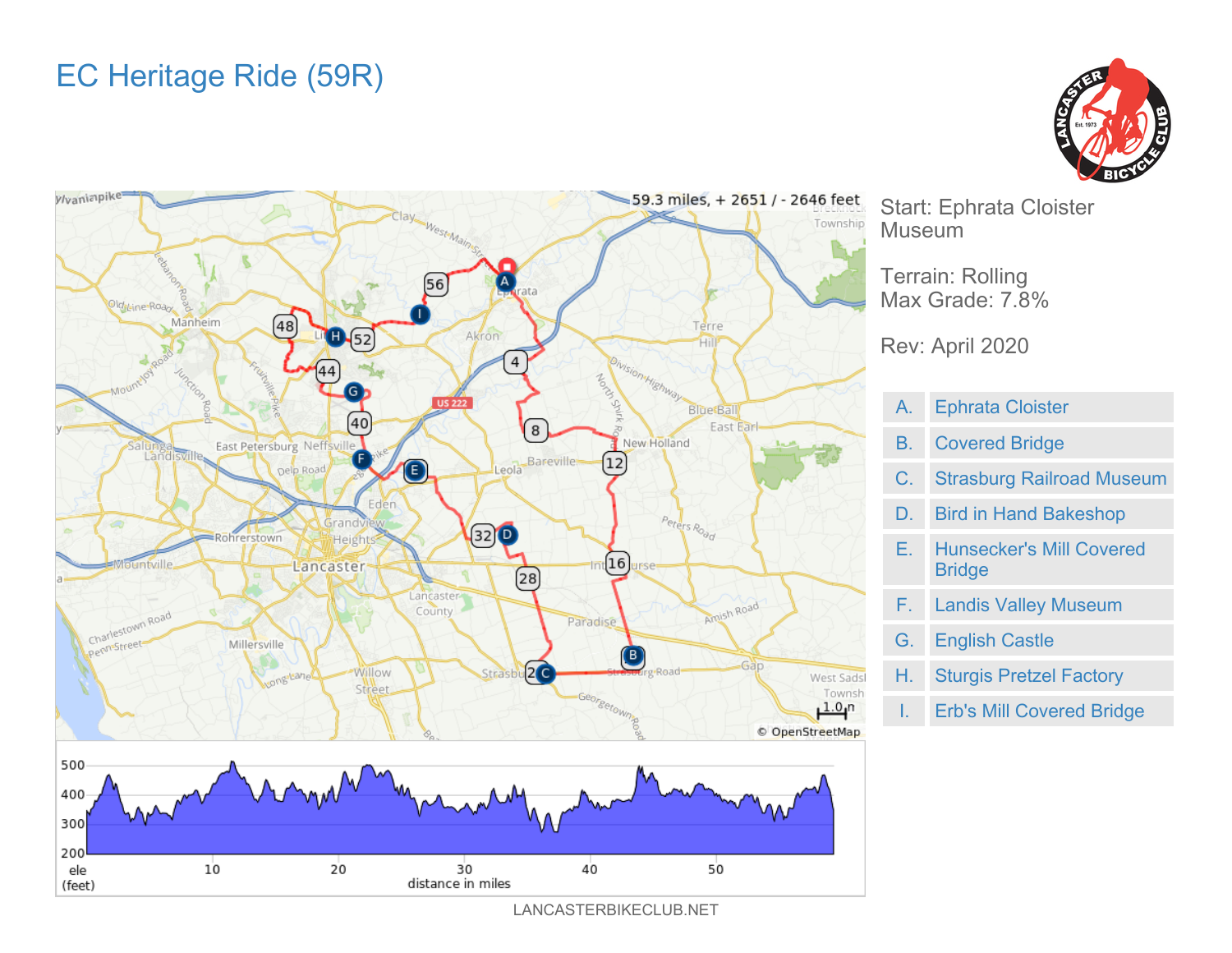## EC Heritage Ride (59R)

| <b>Type</b> | <b>Dist</b> | <b>Note</b>                       |
|-------------|-------------|-----------------------------------|
|             | 0.0         | Start of route                    |
|             | 0.0         | E Main Street (322)               |
|             | 0.0         | POI Ephrata Cloister              |
|             | 0.2         | R onto Cocalico St/West Fulton    |
|             | 1.4         | Slight R onto E Fulton St         |
|             | 2.4         | R onto Diamond Station Rd         |
|             | 2.4         | L onto Peach Rd                   |
|             | 2.9         | R onto E Metzler Rd               |
|             | 4.1         | L onto N Farmersville Rd          |
|             | 5.5         | R onto W Farmersville Rd          |
|             | 6.4         | L onto Brethren Church Rd         |
|             | 7.2         | L to stay on Brethren Church Rd   |
|             | 7.5         | L onto Balmertown Rd              |
|             | 8.5         | L onto S Farmersville Rd          |
|             | 8.7         | Continue onto Groffdale Church Rd |

8.7 miles. +426/-354 feet

\_\_\_\_\_\_\_\_\_\_\_\_\_\_\_\_\_\_\_\_\_\_\_\_\_\_\_\_\_\_

| Type | Dist | <b>Note</b>                         |
|------|------|-------------------------------------|
|      | 24.2 | R onto Historic Dr/PA-896 N         |
|      | 24.3 | R onto Fairview Rd                  |
|      | 25.5 | Continue onto Paradise Ln/T-484     |
|      | 25.7 | L onto S Ronks Rd                   |
|      | 29.0 | L onto Church Rd                    |
|      | 29.5 | R onto Beechdale Rd                 |
|      | 30.0 | R onto Gibbons Rd                   |
|      | 30.5 | Bird in Hand Bakeshop               |
|      | 30.9 | L onto Stumptown Rd                 |
|      | 32.7 | R onto Mt Sidney Rd                 |
|      | 33.0 | Continue onto Hartman Station Rd    |
|      | 34.7 | L onto Creek Hill Rd                |
|      | 34.8 | R onto Hartman Station Rd           |
|      | 35.2 | Continue onto Snake Hill Rd         |
|      | 35.3 | L onto Hunsecker Rd                 |
|      | 36.1 | Hunsecker Covered Bridge<br>CAUTION |

| Type | <b>Dist</b> | <b>Note</b>                            |
|------|-------------|----------------------------------------|
|      | 9.5         | Continue onto Amishtown Rd @ 5-<br>way |
|      | 10.1        | R onto Voganville Rd                   |
|      | 10.2        | L onto Amishtown Rd/T713               |
|      | 11.0        | R onto N Shirk Rd                      |
|      | 13.2        | L onto T535/Zeltenreich Rd             |
|      | 13.3        | R onto Centerville Rd                  |
|      | 15.3        | Continue onto Newport/PA-772 E         |
|      | 16.0        | L onto PA-340 F/PA-772 F               |
|      | 16.1        | Slight R onto PA-772 E                 |
|      | 16.2        | R onto Queen Rd                        |
|      | 16.6        | R onto Harvest Dr/T533                 |
|      | 17.1        | L onto Belmont Rd/T684                 |
|      | 18.4        | Covered Bridge (Caution!)<br>Caution!  |
|      | 20.4        | R onto /Strasburg Rd PA-741 W          |
|      | 23.9        | Strasburg RR<br>RR TRACKS CAUTION      |

15.2 miles. +670/-591 feet

| <b>Type</b> | <b>Dist</b> | <b>Note</b>                                                    |
|-------------|-------------|----------------------------------------------------------------|
|             | 36.7        | L onto Butter Rd                                               |
|             | 37.6        | R onto Landis Valley Rd                                        |
|             | 38.6        | Landis Valley Museum<br>on Right                               |
|             | 38.7        | R onto Kissel Hill Rd                                          |
|             | 41.6        | At the traffic circle, take the 2nd exit<br>onto E Millport Rd |
|             | 42.0        | English Castle visible on hill to the R                        |
|             | 43.2        | R onto Highlands Dr                                            |
|             | 44.1        | L onto Crosswinds Dr                                           |
|             | 44.6        | L onto Winding Way                                             |
|             | 44.8        | L onto Woodland Ave                                            |
|             | 45.2        | L onto Woodcrest Ave                                           |
|             | 45.3        | R onto Wateredge Rd                                            |
|             | 46.3        | R onto Green Acre Rd                                           |
|             | 46.7        | L onto Longenecker Rd                                          |
|             | 47.4        | L onto W Orange/ PA-772 W                                      |

11.3 miles. +475/-408 feet